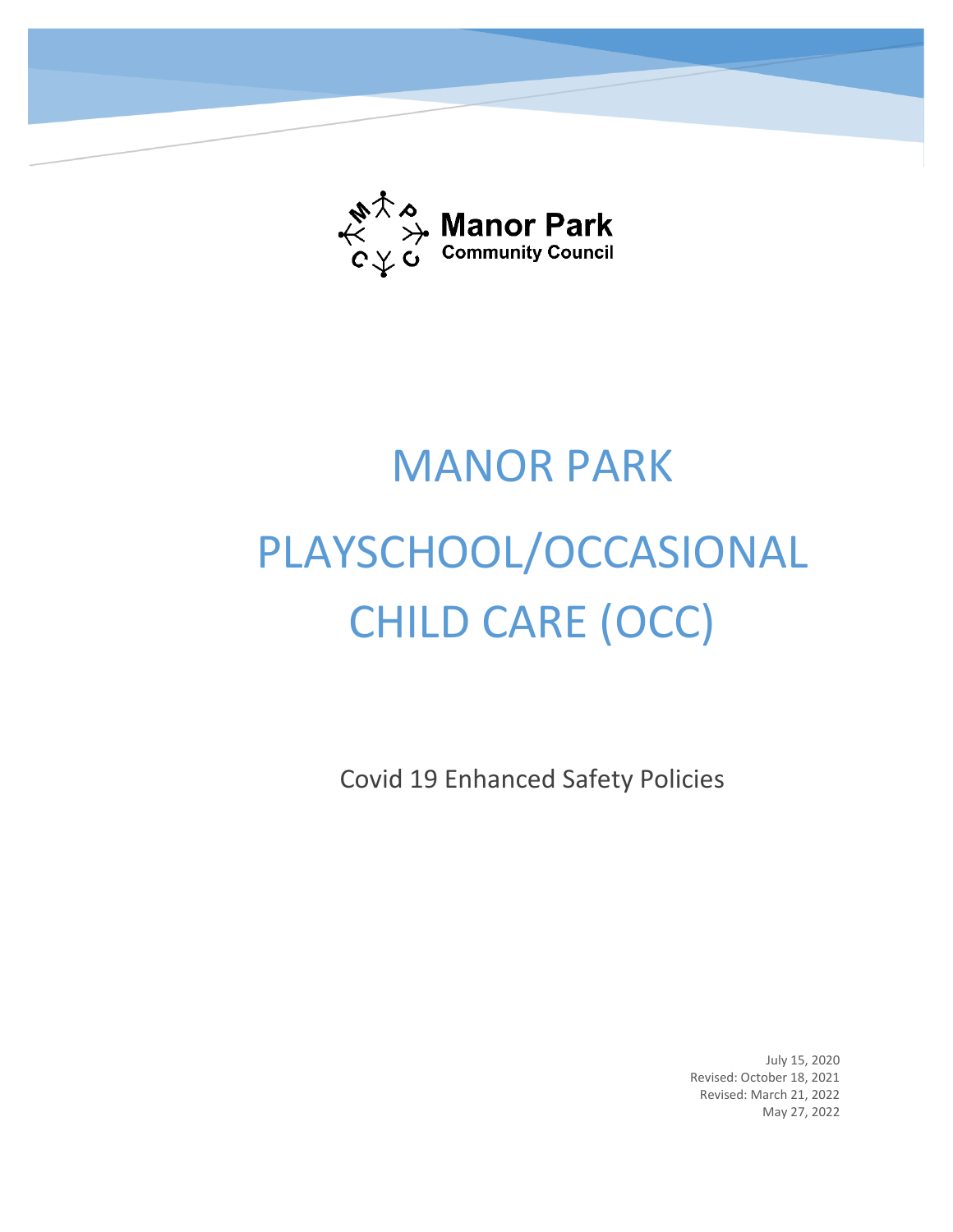# **'Manor Park Playschool/Occasional Child Care (OCC)'**

#### **COVID-19 POLICIES**

**Coronavirus disease 2019** (**COVID-19**) is an [infectious disease](https://en.wikipedia.org/wiki/Infectious_disease) caused by [severe](https://en.wikipedia.org/wiki/Severe_acute_respiratory_syndrome_coronavirus_2)  [acute respiratory syndrome coronavirus 2.](https://en.wikipedia.org/wiki/Severe_acute_respiratory_syndrome_coronavirus_2) Common symptoms include [fever,](https://en.wikipedia.org/wiki/Fever) [cough](https://en.wikipedia.org/wiki/Cough) and [shortness of breath.](https://en.wikipedia.org/wiki/Shortness_of_breath) Other symptoms may include muscle aches, [fatigue,](https://en.wikipedia.org/wiki/Fatigue) headache, sore throat, runny nose, and [loss of smell](https://en.wikipedia.org/wiki/Anosmia) and [taste.](https://en.wikipedia.org/wiki/Ageusia) The virus typically spreads by droplets through coughing and sneezing, personal contact with an infected person, or touching an infected surface and then the face ‐ mouth, nose, or eyes.

The Ministry of Education and Ottawa Public Health provided all childcare operators with strict enhanced policies and procedures for the safe re-opening of child care centres. In addition to the added responsibilities of our management team and our front line educators, our families will need to follow the new protocols in order to keep everyone as safe as possible. Operators will be notified by the appropriate authorities when these protocols can safely be lessened and/or lifted and this information will then be shared with our families.

'Manor Park Playschool/OCC' has developed policies and procedures to comply with the Ministry of Education requirements. This document has been designed for use in conjunction with the Child Care Licensing Manual, the CCEYA and its regulations and the existing 'Manor Park Playschool/OCC' Policy and Procedures Manual. While the focus of this guidance document is on the new health, safety and operational measures that are required in order to safely re-open child care, please note that every effort will be made to uphold the welcoming and caring environment that child care provides for children and families.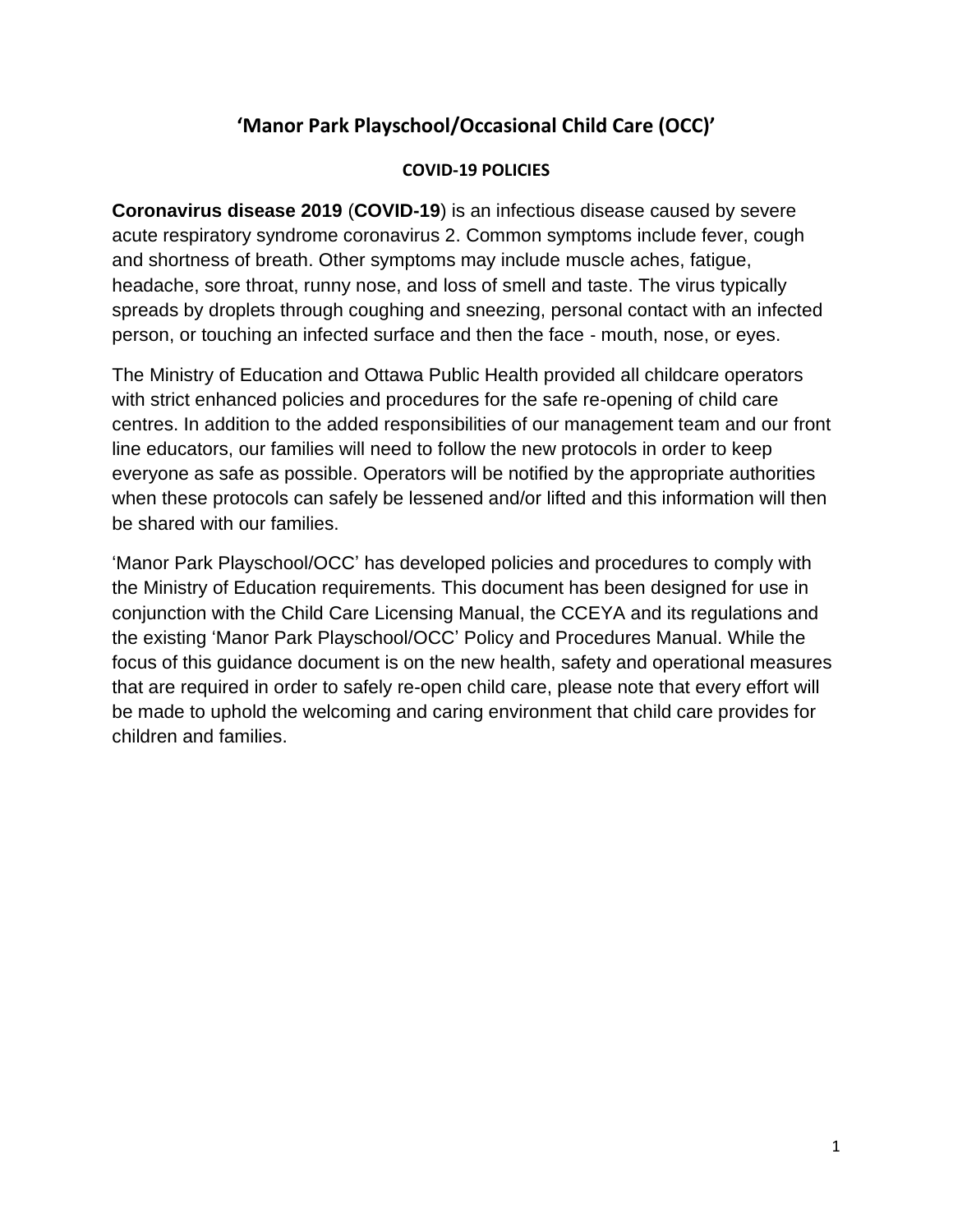# **Protocols for the Safe Re-opening of 'Manor Park Playschool/OCC'**

#### Licensing Requirements

Licencees will be required to be amended, if necessary, to ensure director approvals and conditions on the licence align with new restrictions. "Manor Park Playschool/OCC" will not require any amendments at the current time.

#### **Inspections**

Ministry staff will conduct in-person monitoring and licensing inspections of childcare centres where necessary.

Ministry staff must:

- be screened prior to entering the premises following the protocol
- wear personal protective equipment
- Ministry staff will use technology (e.g., telephone, video conferencing) to complete virtual monitoring and licensing inspections where appropriate.

#### Group sizes for Re-opening

- Children will be grouped together in "cohorts." A cohort is defined as a group of children and staff members assigned to them, who stay together throughout the duration of the program for a minimum of 7 days.
	- $\triangleright$  Playschool/OCC up to 19 children plus 3 educators
- Adequate staffing will be scheduled so that another educator does not need to enter a cohort for the purposes of covering breaks. In the event that another educator may be requested to cover in a cohort, (sudden staff illness, etc.) that educator will maintain social distancing and wear a face mask and face shield.

#### Staffing

Each cohort will consist of:

• 3 Educators to 19 children. Educators will work from 8:30am-12:00pm Monday-Friday for Playschool and 12:00pm-3:00pm for Occasional Child Care.

The Management Team will consist of the Supervisor, Assistant Supervisor and Designate. Every effort will be made to have a management team member available for the full opening hours of the program.

• Management team A – works 8:30 am- 9:30am and facilitates drop off procedures, ensuring Daily Active Screening has been completed for each staff and child entering the building.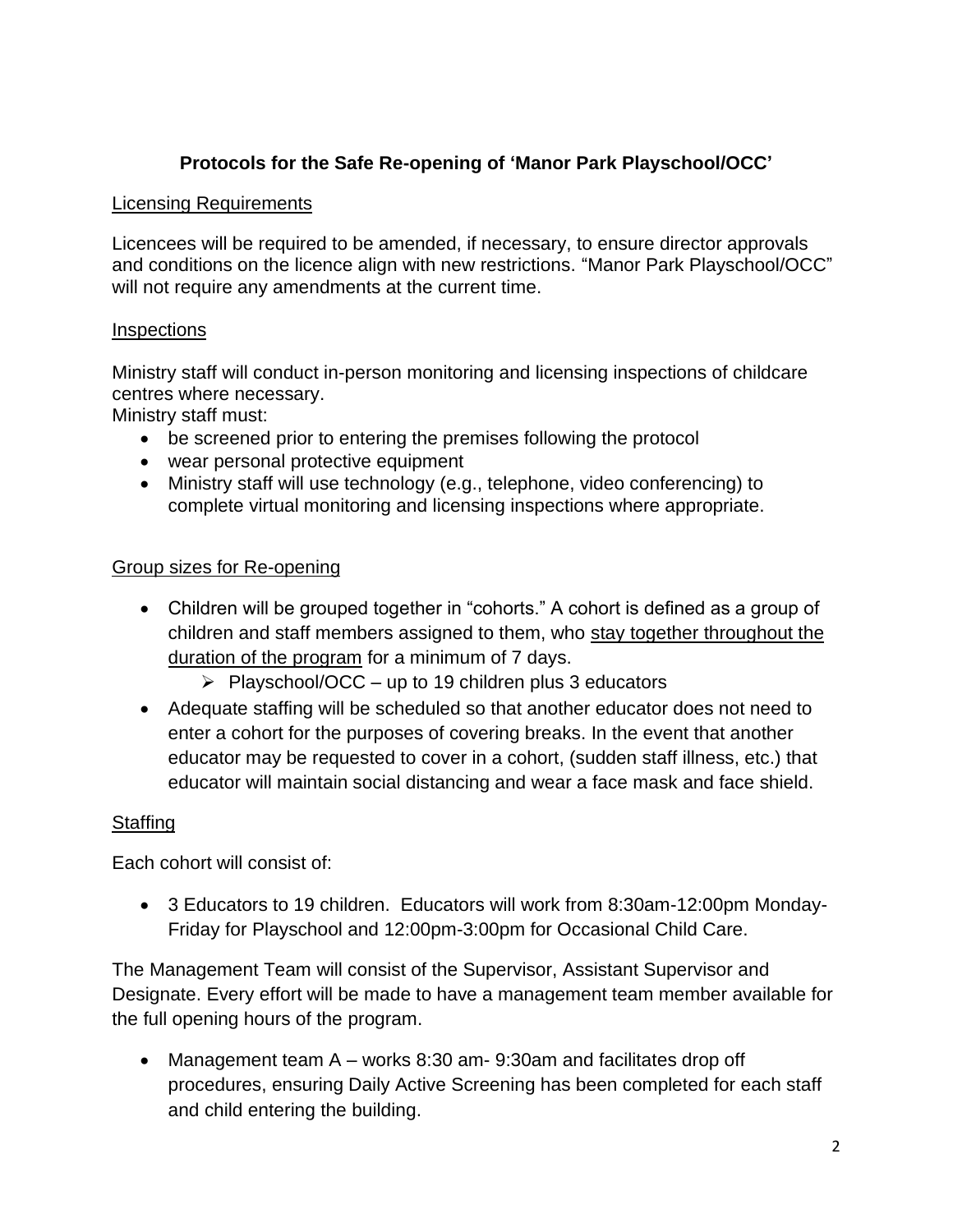- Management team  $B -$  works 9:30am  $-1:30$ pm and assists with pick up procedures, ensuring children are brought to their guardian at pick- up time.
- Management team C- works 9:30am-3:00pm and assists with pick up procedures, ensuring children are brought to their guardian at pick up time.

Supply staff will be assigned to a specific cohort for the whole week, when possible and if necessary. Certification requirements in First Aid training including Infant and Child CPR remain the same. Requirements for Vulnerable Screening processes remain the same with the exception that any new VSC from staff where the fifth anniversary of the staff's most recent VSC falls within the emergency period will be extended until 60 days after the emergency period ends. All staff will be trained through the Red Cross Preventing Disease Transmission program.

#### Working with the Local Public Health

While the Ministry of Education is providing guidance on how to operate childcare during the COVID-19 pandemic, childcare centres must follow the advice of local public health officials when establishing health and safety protocols, including how to implement the provincial direction. Licensees are permitted to adopt their own internal policies.

#### **Health and Safety Protocols**

'Manor Park Playschool/OCC' has developed policies and procedures outlining our health and safety protocols which include directions set out by the local public health, and how the child care setting will operate during and throughout the recovery phase following the pandemic. 'Manor Park Playschool/OCC' will submit an attestation to the Ministry that confirms new policies and procedures have been developed and reviewed with all employees.

#### Enhanced cleaning and disinfecting policies and procedures

'Manor Park Playschool/OCC' will utilize an enhanced daily cleaning practice to ensure a sanitary environment for children, families and staff. Enhanced cleaning measures will include daily toy/resource disinfection procedures.

Rooms that will be used for 'Manor Park Playschool/OCC' will be sanitized by City of Ottawa cleaning staff each night. Before the children enter the room in the morning, Educators will sanitize all high touch points.

We will be required to adhere to the following cleaning and disinfecting procedures.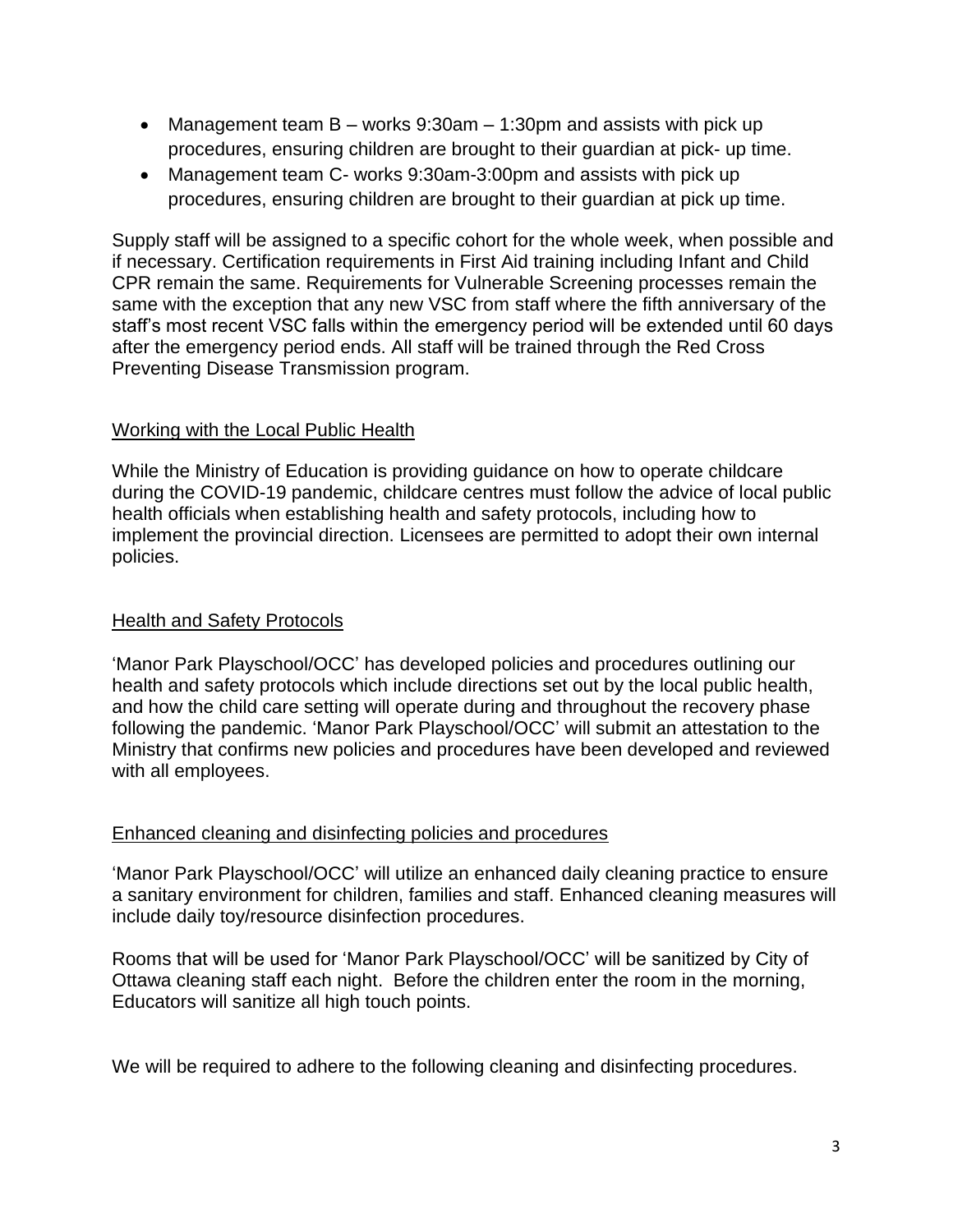## **Definitions**

**Cleaning**: refers to the physical removal of foreign material (i.e. dust, soil) and organic material (i.e. blood, secretions, microorganisms). Cleaning removes, rather than kills microorganisms. Warm water, soap and mechanical action (i.e. wiping) is required to clean surfaces. Rinsing with clean water is required to complete the cleaning process to ensure the soap film is removed.

**Disinfecting:** describes a process completed after cleaning in which a chemical solution is used to kill most disease-causing microorganisms. To be effective, disinfectants must be left on a surface for a period of time (contact time). Contact times are generally prescribed by the product manufacturer. Any items children may come into contact with, requires a final rinse after the required contact time is observed.

## **Procedures**

All cleaning products must be out of reach of children, labelled, and must have a Safety Data Sheet. (SDS). The centre will supply nitrile gloves to Educators when using these cleaning products.

#### **Cleaning**;

- Use soap and warm water to clean visibly soiled surfaces
- Rinse the surface with clean water (warm to tepid temperature) to ensure soap is removed

## **Disinfecting**:

- For general environmental disinfection of high touch surfaces, large toys and equipment that cannot be immersed in a bleach disinfectant solution use a ready to use solution.
	- **Rinse after contact time is complete – spray with a clean water bottle**
- For all other toy cleaning & disinfecting, immerse fully in a bleach solution. **Contact time for bleach is 10 minutes. Rinse after contact time is complete – either immerse in clean water or spray with a clean water bottle**
- Let the surface air dry

## **Cleaning and Disinfection Frequency Requirements**

**A. Clean and disinfect upon ENTRY to building**(*for staff items*):

Any hard surfaces such as water bottles, travel mugs, cell phones, lunch containers, purses, handbags

**B. Clean and disinfect upon children's ENTRY to program** (*for child's items):*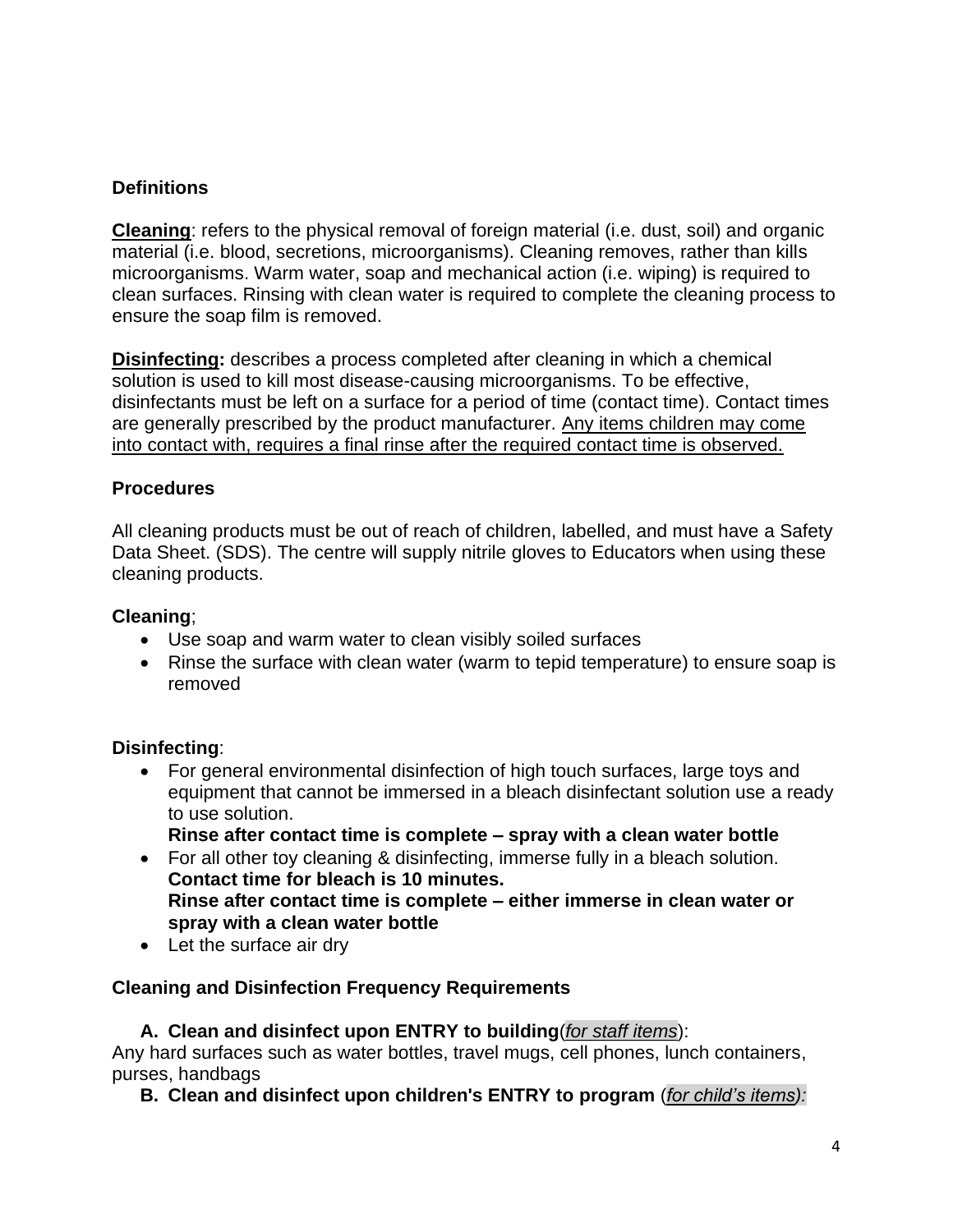Any hard surfaces such as water bottles, containers etc.

# **C. Clean and disinfect frequencies for other surfaces and item**s:

Cleaning and disinfecting routines must be increased for the following, as the risk of environmental contamination is higher:

- ➢ Tables and countertops: must be cleaned and disinfected before and after each use
- $\triangleright$  Spills must be cleaned and disinfected immediately
- ➢ Washrooms: staff and children washroom areas must be cleaned and disinfected after every use: toilets, sink, toilet handles, light switch, door handles.
- ➢ Floors: cleaning and disinfecting must be performed as required, i.e., when spills occur.
- $\triangleright$  Outdoor play equipment: must be disinfected before use, and as required (e.g., visibly dirty).
- **D. High**‐**touch surfaces**: any surfaces that have frequent contact with hands(e.g., light switches, shelving, containers, hand rails, door knobs, sinks toilets etc.,) should be cleaned as often as necessary (e.g., when visibly dirty or contaminated with bodily fluids)
	- (a) When you enter the room
	- (b) When you leave the room
- **E. Other shared items**: (e.g., walkie talkies, tablets, attendance binders, pens etc.) must be disinfected between users.

# **F. Clean and disinfect daily**:

- $\triangleright$  Low-touch surfaces (any surfaces that have minimal contact with hands), must be cleaned and disinfected daily (e.g. Window ledges, doors, sides of furnishings table legs, chairs etc.) This will be done by City of Ottawa cleaners.
- $\triangleright$  Carpets are to be vacuumed daily by Educators.

# **G. Clean and disinfect as required**:

Blood/Bodily Fluid Spills: Using the steps outlined below, the surface must be cleaned first then disinfected:

1. Isolate the area around the spill so that no other objects/humans can be contaminated

2. Gather all supplies, perform hand hygiene, and then put on single-use nitrile gloves

3. Scoop up the fluid with disposable paper towels (check the surrounding area for splash/splatter) and dispose of in separate garbage bag

- 4. Clean the spill area with detergent (soap), warm water and single-use paper towels
- 5. Rinse to remove detergent residue with clean water and single-use paper towel
- 6. Discard used paper towels and gloves immediately in a tied plastic bag

7. Spray the disinfectant spray bottle solution in and around the spill area and allow for the appropriate disinfecting contact time

- 8. A final rinse is required if children come into contact with the area
- 9. Remove gloves as directed and discard them immediately
- 10. Perform hand hygiene as directed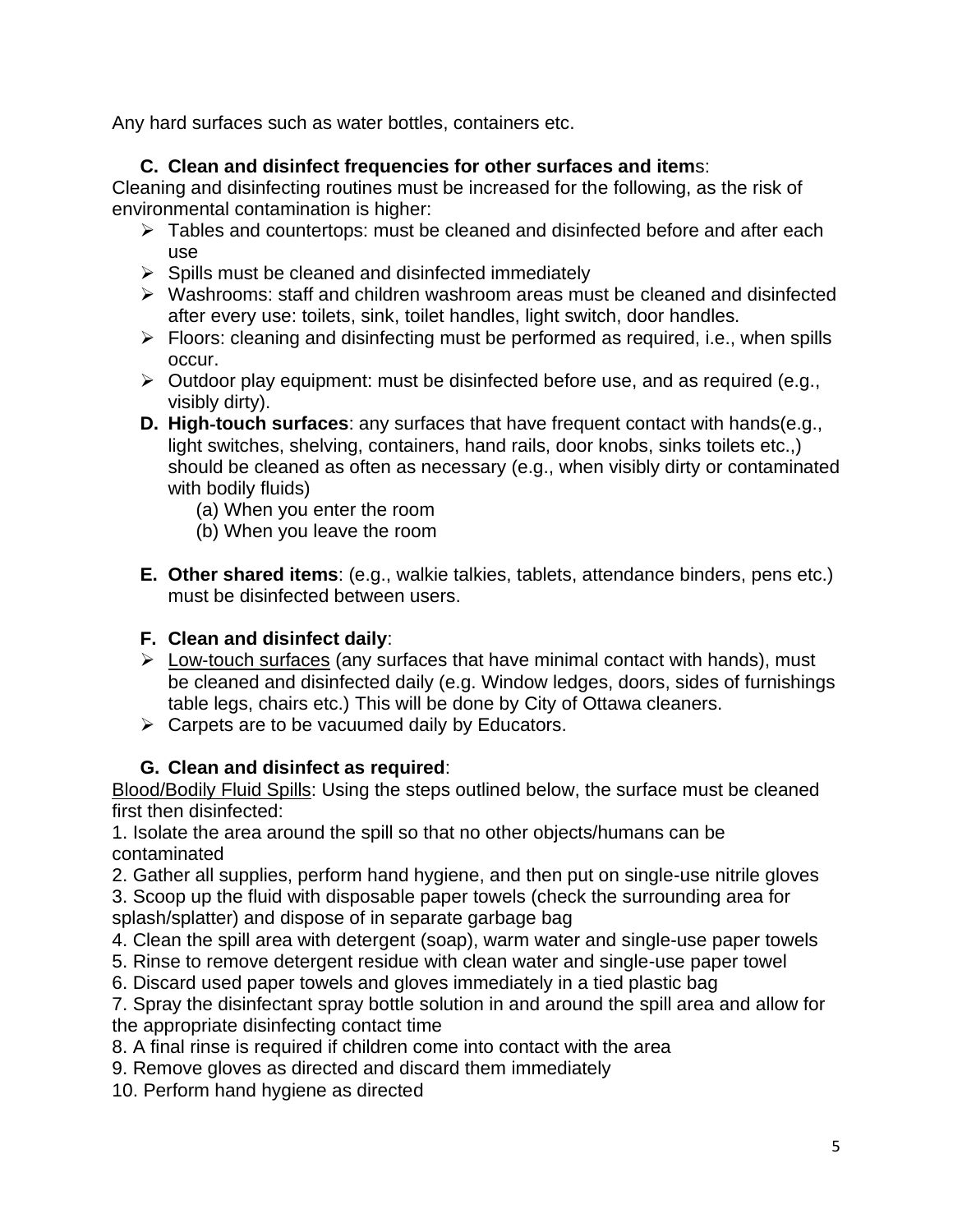If the spill includes broken glass, ensure a brush and dustpan is used to pick it up and discard. Disinfect the brush and dustpan after use. NEVER use your hands to clean up the glass.

## **H. Additional Infection Prevention and Control Practices for Hygiene Items**

- Water Bottles must be individually labelled and stored separately (not touching each other), they must not be shared among children. Each child will have their own labelled basket on the rolling shelf where they can store their water bottle.
- Mouthed toys should be cleaned and disinfected immediately after a child uses it or placed in the 'dirty toy bin' to be cleaned at a later time.

# **Gloves and Hand Hygiene**

Hand hygiene shall be practised before applying and after removing gloves. Gloves shall be removed and discarded after each use.

• Gloves are single use only and must be task specific such as assisting with bathroom routines.

Note: remove gloves from wrist and peel inside out prior to disposal in a safe and secure location which cannot be accessed by children.

## **Glove Use**

Gloves should be worn when it is anticipated that hands will come into contact with mucous membranes, broken skin, blood, bodily fluids, secretions, and excretions. Gloves do not replace the need for proper hand hygiene.

Disposable gloves should be used for:

- Assisting with bathroom routines (each child is 1 use and then gloves changed proper hand hygiene needs to be exercised with glove use)
- Cleaning and disinfecting toys

# **Gloves when Cleaning/Disinfecting**

'Manor Park Playschool/OCC' will provide staff with the necessary gloves/protective equipment when required to mix bleach for the purpose of cleaning or disinfecting – gloves, goggles and protective aprons will be supplied. Also, employees must wear gloves when immersing toys in diluted disinfectant when toy washing

# **Guidance on the Use of Masks and Personal Protective Equipment (PPE)**

'Manor Park Playschool/OCC' follows local public health guidelines regarding the use of masks: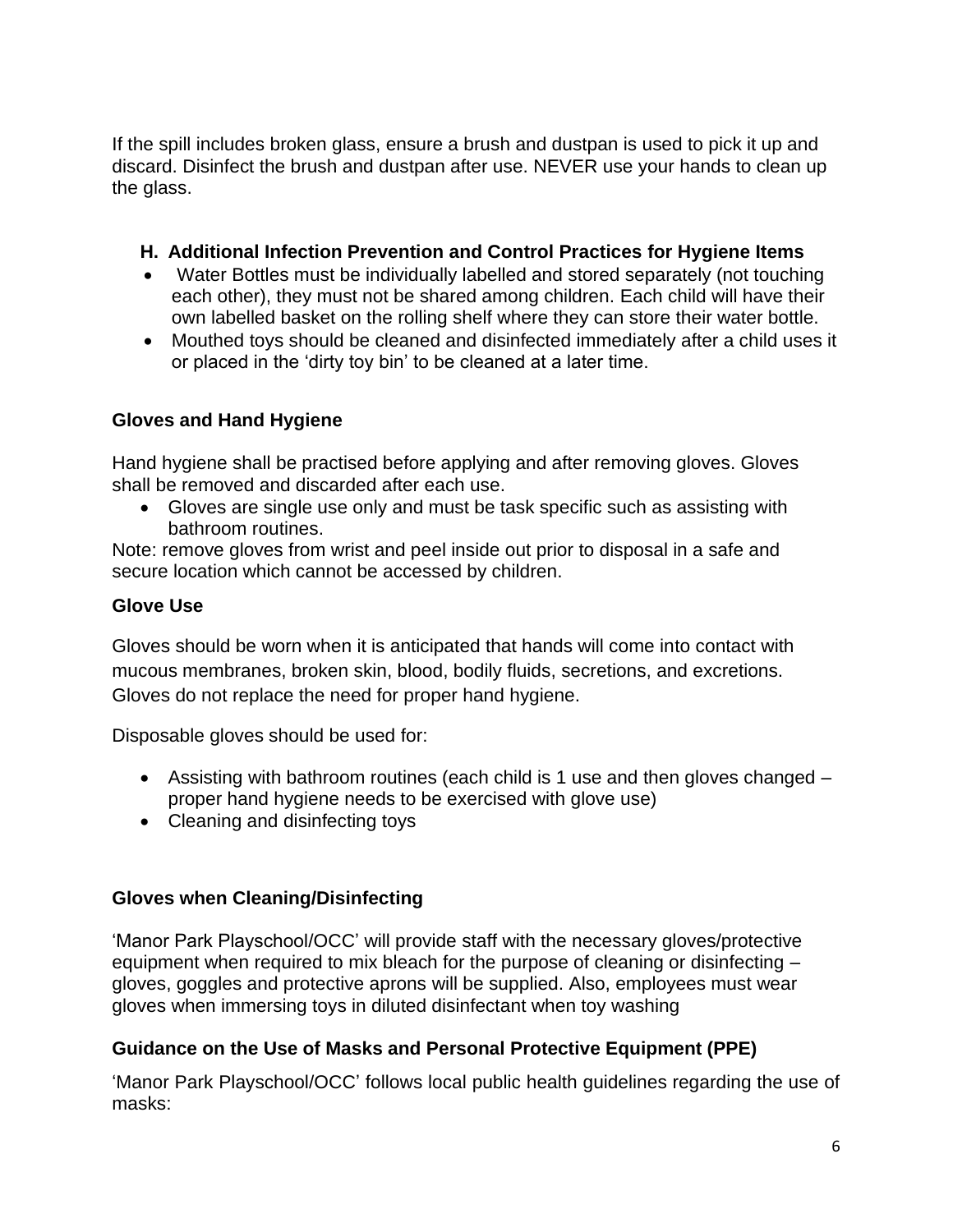- In the screening/drop off, pick up area
- Educators and all other MPCC staff will wear masks at all times.
- Children will be required to wear masks when indoors.
- 'Manor Park Playschool/OCC' has created a spill kit, which includes masks, gloves, gowns, face shields and a disposable bag for use when cleaning and disinfecting blood or bodily fluid spills if there is a risk of splashing. This bag can be found in the cohorts backpack.
- When caring for a sick child or a child showing symptoms of illness. Isolation kits, which include masks, gloves, gowns and goggles have been prepared for the isolation rooms for caring for sick children. If a child in a cohort is unwell, staff will use walkie talkies to call the Designate to remove the child from the cohort if a second staff is not available.
- When wearing a mask, staff shall wash hands before donning the mask and before and after removing the mask.

There is evidence that supports the effective use of masks when social distancing cannot be maintained and 'Manor Park Playschool/OCC' supports the use of masks for daily interaction with the children.

## **Exemptions to wearing Masks and Face Shields**

The 'Manor Park Playschool/OCC' recognizes that face masks and other PPE, when used as guided by the province and Ottawa Public Health, are valuable tools in Covid-19 prevention. However, the 'Manor Park Playschool/OCC' recognizes that individual issues, such as health, age, or other health issues may preclude an individual from using face masks and/or other PPE.

Policies and procedures.

- Manor Park Playschool/OCC will maintain up to date recommendations of provincial and Ottawa Public Health guides on Covid-19 prevention, including the use of face masks and other PPE.
- Manor Park Playschool/OCC will communicate these recommendations to employees and volunteers via an accessible online portal (manorpark.ca), email communications, and job orientations.
- Manor Park Playschool/OCC recognizes the inherent physical and mental limitations of young children and will not require face mask use by children under the age of two (2).
- Manor Park Playschool/OCC will endeavour to normalize face mask and PPE use by teaching proper application and removal to children in their care.
- Manor Park Playschool/OCC will endeavour to normalize face mask and PPE use by making training on proper use available to staff and volunteers.
- Manor Park Playschool/OCC shall reinforce the requirement for use of full PPE for Covid prevention such as in the event of illness in a staff, volunteer or program participant in the workplace.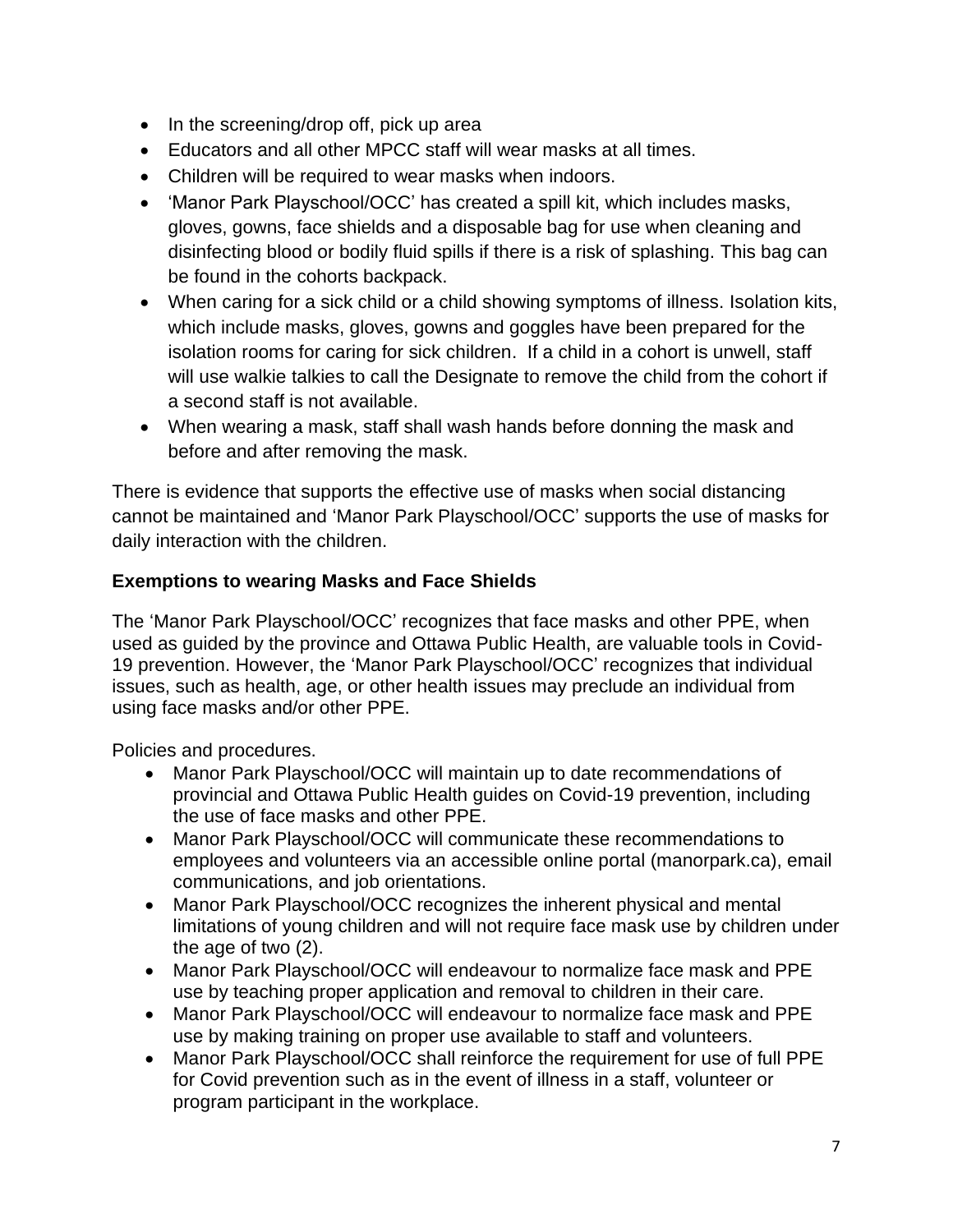- Manor Park Playschool/OCC shall provide face masks, shields and other PPE for use by employees at no cost.
- In the event that an employee cannot wear a face mask for Covid-19 prevention, they should advise their Supervisor with a request for accommodation.

#### Recommended Training Videos

The Seven Steps of Handwashing <https://www.publichealthontario.ca/en/videos/7-steps-handhygiene> Putting on Gloves <https://www.publichealthontario.ca/en/videos/ipac-gloves-on> Putting on Mask and Eye Protection <https://www.publichealthontario.ca/en/videos/ipac-maskeyes-on> Taking off Mask and Eye Protection <https://www.publichealthontario.ca/en/videos/ipac-maskeyes-off> Taking off a Gown and Gloves <https://www.publichealthontario.ca/en/videos/ipac-gowngloves-off> Putting on Full PPE <https://www.publichealthontario.ca/en/videos/ipac-fullppe-on> Taking off Full PPE <https://www.publichealthontario.ca/en/videos/ipac-fullppe-off>

## Hand Hygiene

'Manor Park Playschool/OCC' will ensure that all staff maintain proper hand hygiene to minimize the spread of germs and contamination. Staff will also ensure that all children maintain proper hygiene and provide additional opportunities throughout the day for handwashing routines with the children.

Hand Hygiene is a general term referring to any action of hand cleaning. Hand hygiene relates to the removal of visible soil and removal or killing of transient microorganisms from the hands. Hand hygiene may be accomplished using soap and running water or a hand sanitizer (60-90% alcohol based). Hand washing with soap and running water must be performed when hands are visibly soiled.

Hands carry and spread germs. Touching your eyes, nose, mouth or sneezing or coughing into your hands may provide an opportunity for germs to get into your body or spread to others. Keeping your hands clean through good hygiene practice is one of the most important steps to avoid getting sick and spreading germs.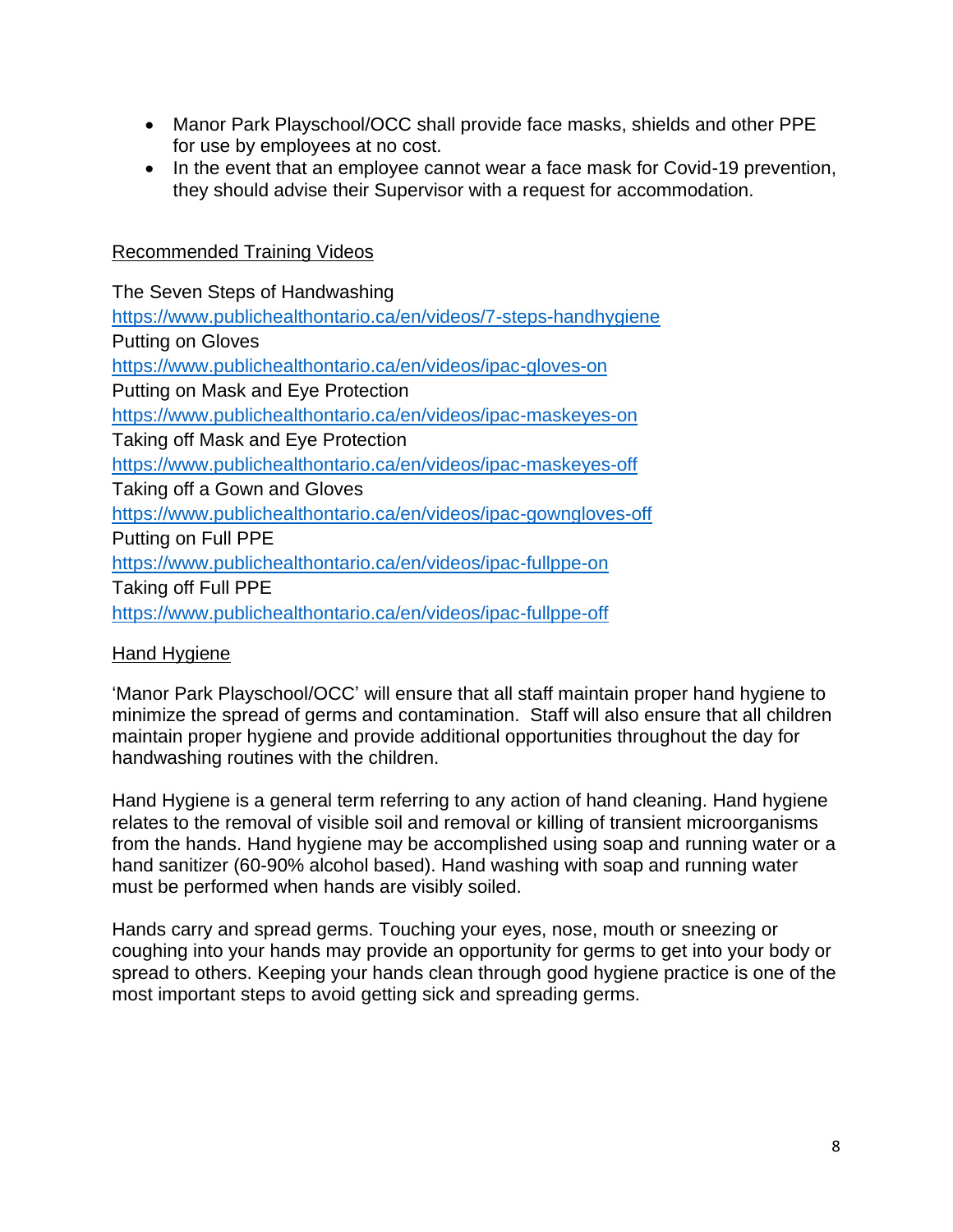## Staff will implement strict heightened hand washing practices:

Alcohol based hand sanitizer may be used when hand washing is not possible but washing with soap and water is preferable. Hands should be cleaned using soap and water or hand sanitizer before and after:

- Entering the building(starting a shift), staff will use hand sanitizer at the front screening desk.
- Before and after direct physical contact with children
- After each transition within the building, whenever possible (there will be a bottle of hand sanitizer in the group backpack and at entrances to the building)
- Handling and eating food
- Handling animals
- Touching a cut or open sore
- Assisting with bathroom routine
- Accessing the bathroom
- Handling soiled laundry, dishes, toys or other items
- Coming into contact with bodily fluids
- Coming into contact with any soiled/mouthed items
- Sneezing, coughing, or blowing your nose
- Glove use
- Before and after giving medication (i.e. inhalers)
- Outdoor play
- Handling garbage
- Exiting the building (completing a shift)

**When hands are visibly soiled, follow these steps for cleaning hands (staff and children – staff will supervise all children's hand washing procedures):** Staff will remove jewelry before washing hands, it is preferred that jewelry not be worn to the program, if possible.

- Wet hands
- Apply soap
- Lather for at least 20 seconds (Timers are available for each cohort). Rub between fingers, back of hands, fingertips, under nails, don't forget your thumbs!
- Rinse well under running water
- Dry hands well with paper towel
- Turn taps off with paper towel

When hands are not visibly soiled and handwashing is not available, staff will follow these steps for cleaning hands:

- Apply hand sanitizer (60-90% alcohol-based)
- Rub hands together for at least 15 seconds
- Work sanitizer between fingers, back of hands, fingertips, and under nails.
- Rub hands until dry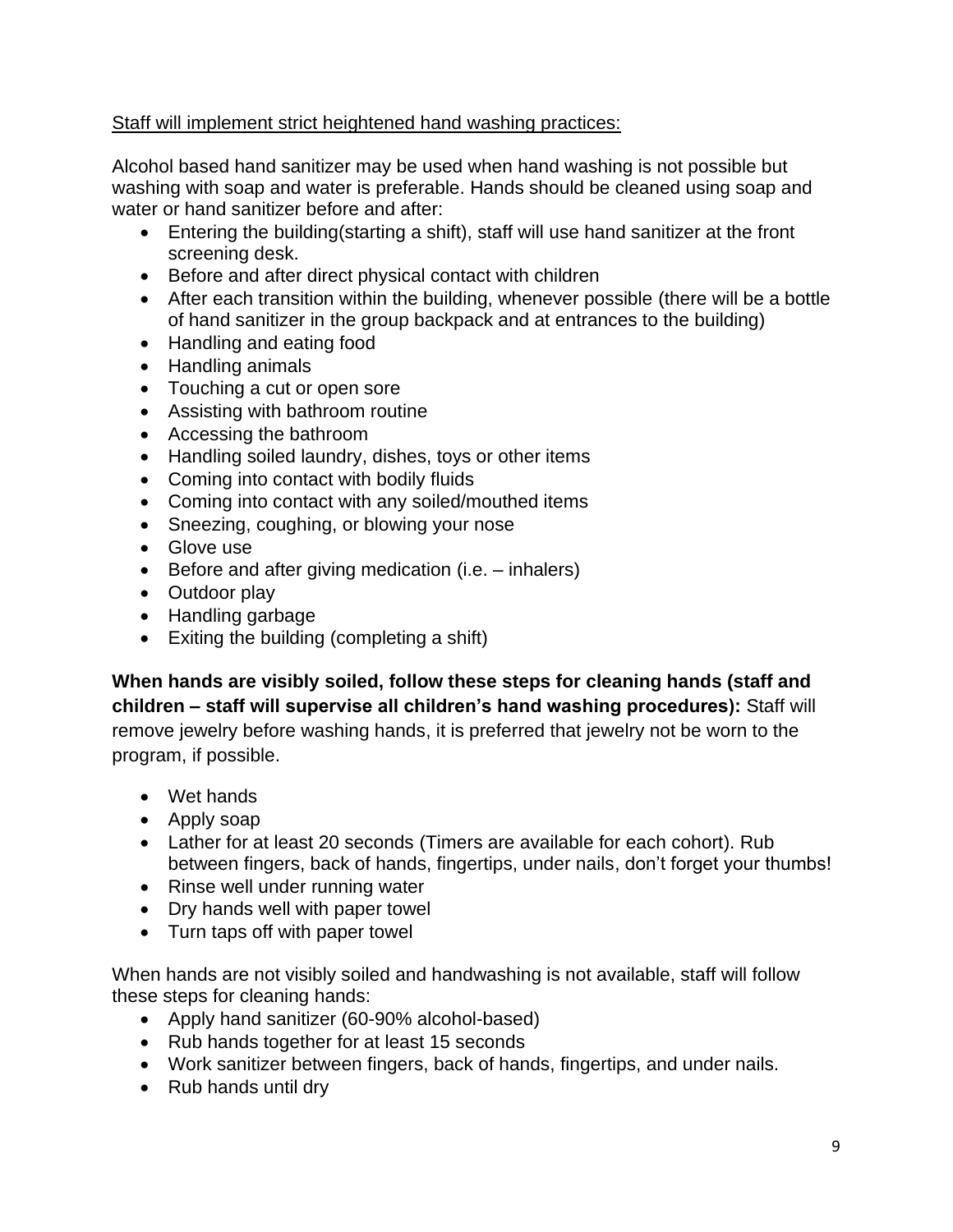Hand sanitizer cannot be used for children without parental/guardian permission and only done so under adult supervision.

## **Covering Your Cough Procedure**

Germs, such as influenza, Covid-19 and cold viruses, are spread by coughing and/or sneezing. When you cough or sneeze on your hands, your hands carry and spread these germs. If someone is exhibiting symptoms including coughing and sneezing, they will be excluded from the program.

Attempt to keep your distance (preferably more than 2 metres/6 feet) from people who are coughing or sneezing.

Follow these steps to stop the spread of germs:

- If you have a tissue, cover your mouth and nose when you cough, sneeze or blow your nose.
- Put used tissues in the garbage.
- If you don't have a tissue, cough or sneeze into your sleeve, not in your hands
- Encourage children to learn to cough or sneeze into their sleeve
- Clean your hands with soap and water or hand sanitizer (60-90% alcohol-based) regularly and after using a tissue on yourself or others

## Space Set-Up and Physical Distancing

The Ministry recognizes that physical distancing between children in a childcare setting is difficult and encourages child care staff to maintain a welcoming and caring environment for children.

- $\triangleright$  spread children out into different areas, particularly at snack and dressing time;
- $\triangleright$  incorporate more individual activities or activities that encourage more space between children
- $\triangleright$  use visual cues to promote physical distancing placing only 2 chairs at tables with adequate space between

Recognizing that physical distancing is difficult with small children, additional suggestions include:

- ➢ when possible, moving activities outside to allow for more space; and
- ➢ planning activities that do not involve shared objects or toys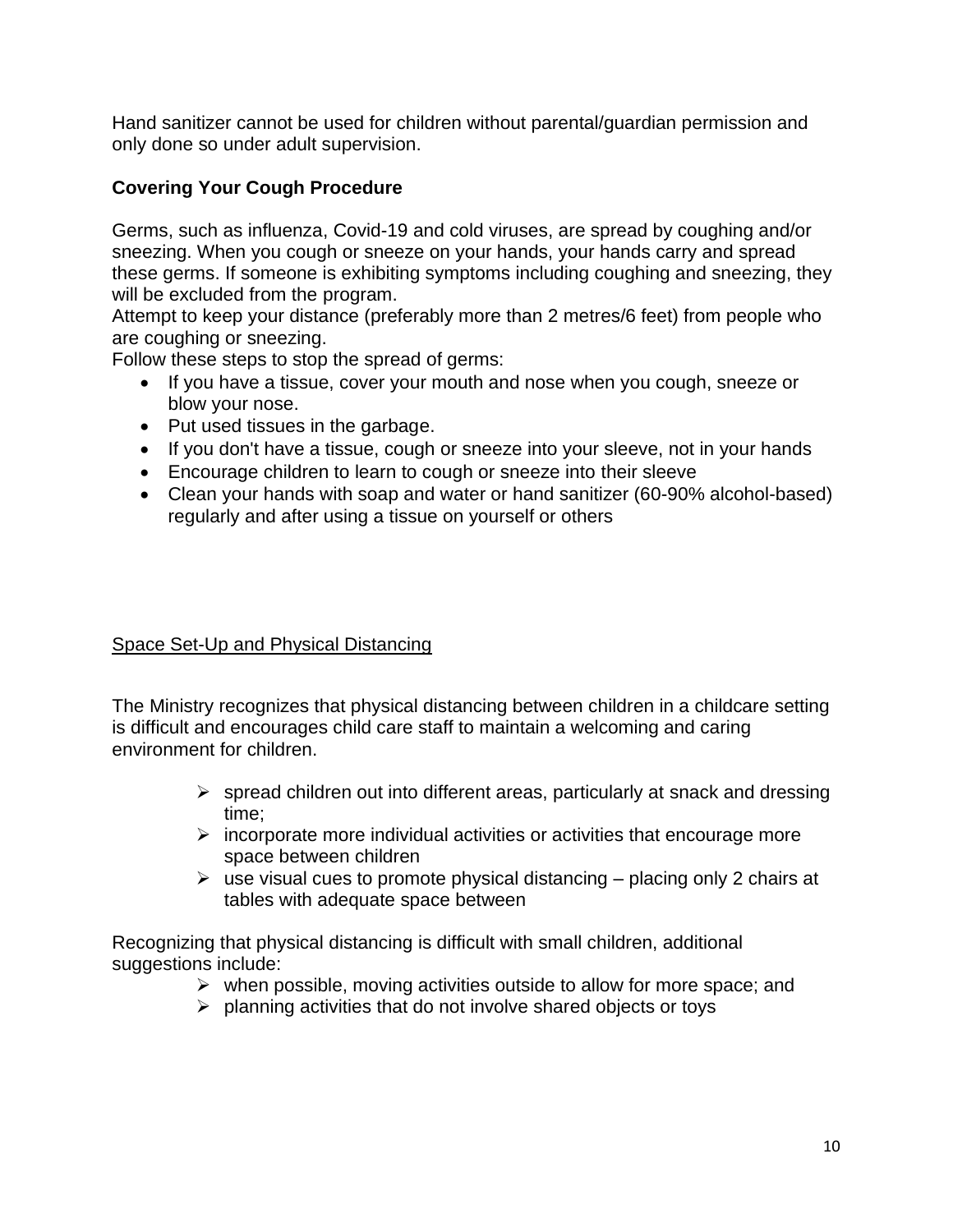## Playground strategies

- 1. The playstructure at the Community Centre may be used.
- 2. The group will have designated toys and equipment (e.g., balls, loose equipment) to use outdoors.

## Child Care and Early Learning Office

At this time, the office will be off limits to all staff and families, excluding the Supervisors, and Designate.

## Meetings with New and Existing Families

In person meetings with new and existing families will be kept to a bare minimum. Telephone calls and Zoom meetings will replace in person meetings during the reopening phase as much as possible.

# Protocols When a Child or Staff Demonstrates Symptoms of Illness or Becomes Sick

Staff, parents/guardians, and children must not attend the program if they are sick, even if symptoms resemble a mild cold.

- Symptoms to look for include, but are not limited to: fever, cough, any shortness of breath, sore throat, runny nose, nasal congestion, headache, hoarse voice, difficulty swallowing, new smell or taste disorder, nausea, vomiting, diarrhea, rash, abdominal pain, chills and a general feeling of being unwell. (refer to the Ontario daily active screening tool (https://covid-19.ontario.ca/school-screening/)
- If a staff member calls in ill, every effort will be made to call in a supply staff. If we are unable to find a supply, Playschool will be cancelled on that day.

If a child or staff member becomes sick while in the program, they will be isolated and family members contacted for pick-up. A child or staff member will be sent home if they are exhibiting 1 or more symptoms.

- The designated isolation room is located in the lower level of the community centre. Staff must use all personal protective equipment that is provided in the isolation kit within the isolation room. (mask, goggles, gown and gloves)
- The sick person should be provided with tissues and reminded of hand hygiene, respiratory etiquette, and proper disposal of tissues.
- If the sick person is a child, staff should remain with the child until a parent/guardian arrives. If tolerated the child shall wear a disposable mask. Staff should avoid contact with the child's respiratory secretions.
- All items used by the sick person shall be cleaned and disinfected.
- Ottawa Public Health must be notified, and their advice and direction will be followed. 613-580-2424 x26325
- OPH will provide any further direction on testing and isolation of any close contacts.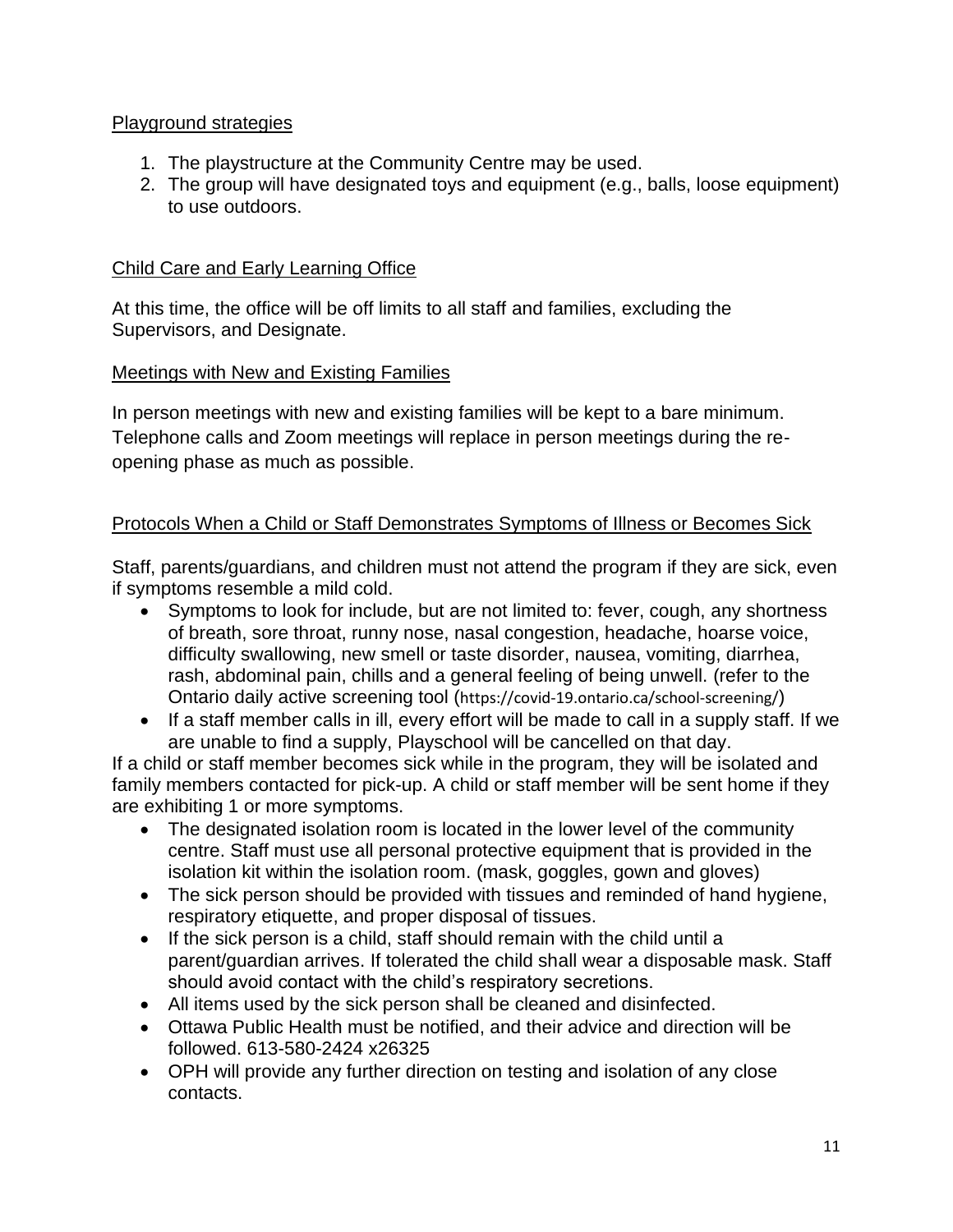- If a child or staff is sent home with symptoms, they may only return to the program with a negative Covid test result and 24 hours symptom free or 14 days self isolating and return to program on the 15<sup>th</sup> day with no symptoms.
- If a child or staff receives a positive Covid test result, they may return to the program 10 days after receiving results with no symptoms.

## Serious Occurrence Reporting

- Where a licensee chooses to close the entire childcare centre or home premises, or the local public health unit determines that a full or partial closure is required, a serious occurrence report must be submitted to the ministry under the "Unplanned Disruption of Service" category in the Child Care Licensing System. Please also note there are requirements of employers to let workers know if they may have been exposed in the workplace.
- To support ongoing monitoring and transparency related to COVID-19 impacts on child care, the ministry is encouraging licensees to monitor absenteeism rates in their programs. Given the widespread transmission of the Omicron variant and changes to the provincial testing approach, child care operators will no longer be routinely notifying families of positive cases or if an individual is absent due to symptoms associated with COVID-19.
- If absenteeism rises to a defined level in a child care program (approximately 30% above baseline), licensees are expected to send a template notification to families and staff/providers in the affected child care setting, signed by the local medical officer of health, with information on public health measures for families and staff/providers to follow (for example, monitoring of COVID-19 symptoms). Licensees are encouraged to reach out to their local PHU in this scenario to get access to the required template.

## Communication with Families

'Manor Park Playschool/OCC' will provide communication to families in regard to the enhancement of health and safety measures as well as direction about keeping children home when they are sick. This will help to keep all children and staff safe and healthy. Families will receive the Daily Active Screening Questionnaire prior to returning and will be reminded about the importance of picking up their ill children immediately.

Currently, 'Manor Park Playschool/OCC' has not needed to create a policy about how to bring families back into the re-opening phase. The results of the survey to families has allowed us to be able to bring all families who requested a space in September back on the first day of school. Any need to prioritize will be communicated with families and an equitable approach will be implemented to assess priority for care.

Prioritization of limited childcare spaces will be assessed in the following manner:

- 1. Front line workers
- 2. Care for families where parents must return to work, and that work is outside of the home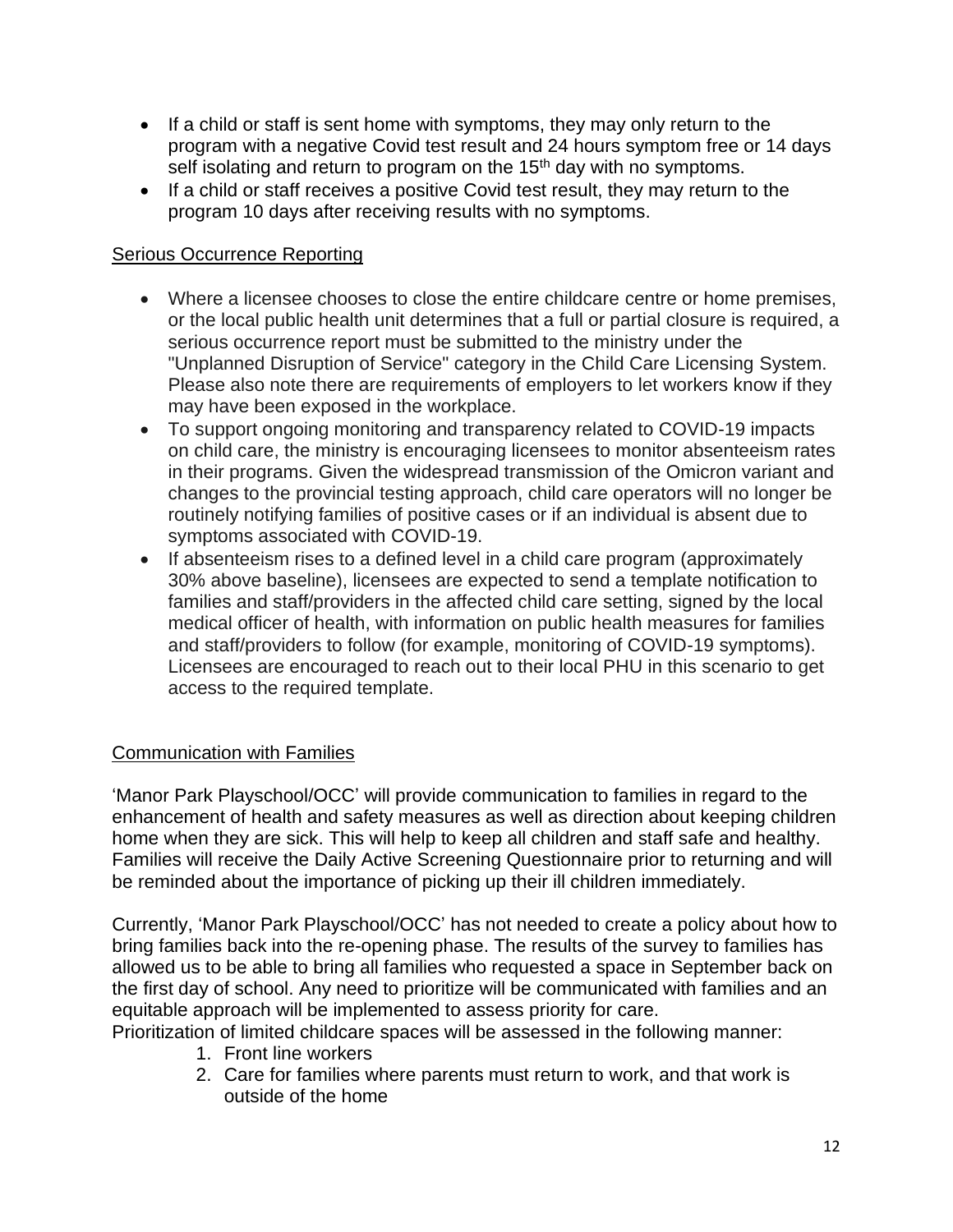3. Families with special circumstances that would benefit from children returning to care, such as children with special needs.

If a positive Covid case arises, parents/guardians will be notified via email of the situation.

\*Please see attached documents 'Protocols for Symptoms of Illness'.

## Parent Fees

Fees for care will remain the same as the fees outlined on the 2021-2022 registration form prior to closing. There will be no refunds issued for missed days, closures due to Covid, or for children being sent home early from the program for sickness or behaviour related instances.

## Liability and Insurance

Manor Park Community Council has consulted our insurance advisor about any other considerations for operating and providing childcare during this period.

## Pick-up/Drop off Procedures

- Parents/Guardians are now permitted inside the building provided they show proof of full vaccination towards Covid 19.
- Parents/guardians who are not vaccinated may wait outside the front door and an Educator will pick up your child from you and bring them to you at 11:30am or your designated pick up time from Occasional Child Care.

## Visitors

- There will be no non-essential visitors at the program.
- The provision of special needs services will continue.
- Use of video and telephone interviews will be used to interact with families where possible, rather than in person.
- Ministry staff and other public officials (e.g. fire marshal, public health inspectors) are permitted to enter and inspect a childcare centre at any reasonable time but must sign in and wear proper PPE.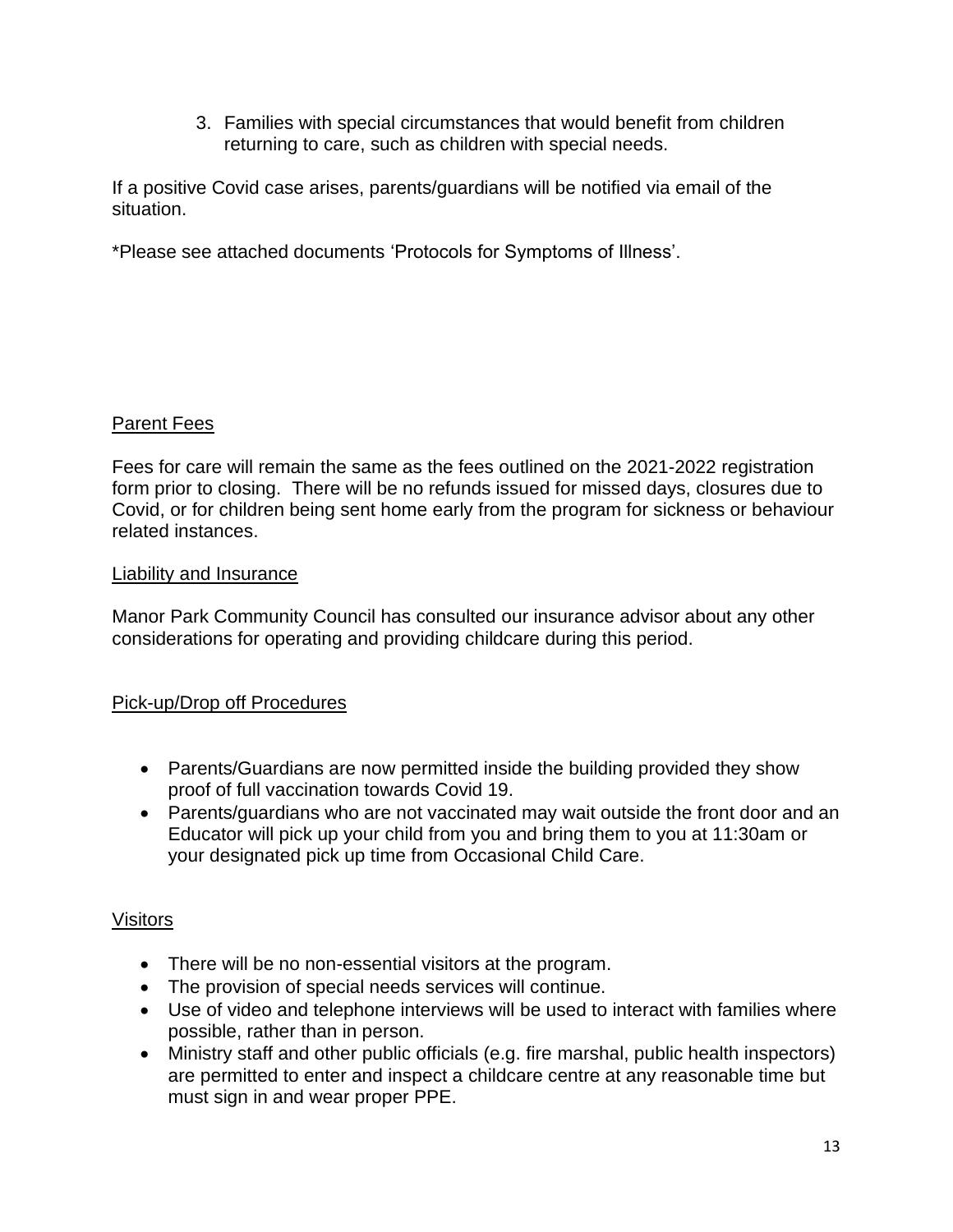- There will be no volunteers permitted into the program at this time.
- Placement students will be allowed.

#### Program Statement/Activities

#### **'Manor Park Playschool/OCC' will continue to implement our program statement**.

It is recognized that there may be approaches outlined in the program statement which may not be possible due to physical distancing.

We will not be required to make updates to our program statement during the reopening phase.

## Snack Time

- Children will continue to bring snacks from home.
- Parents will be encouraged to send snacks that their child does not require assistance to open.
	- $\circ$  If a child is needing help to open their snack, Educators must wash their hands prior to opening the snack and immediately after handing the snack to the child.
- There should be no shared items (i.e. cutlery, snacks).
- Where possible, children should practice physical distancing while eating.
- Please ensure you are sending adequate snacks to get your child through the morning.

## Provision of Special Needs Resources (SNR) Services

It is recognized that children with special needs and their families continue to require additional supports and services in childcare settings. The provision of in-person special needs services in childcare settings should continue where appropriate.

- Maximum capacity rules do not apply to SNR staff (consultants and enhanced staff) on site (i.e., if they are not counted towards staff to child ratios, they are not included in the maximum capacity rules).
- All SNR staff must be screened before entering the childcare setting, as per the protocol in the screening section above.

## Fire Drills and Walks

Fire drills and walks will take place as per usual.